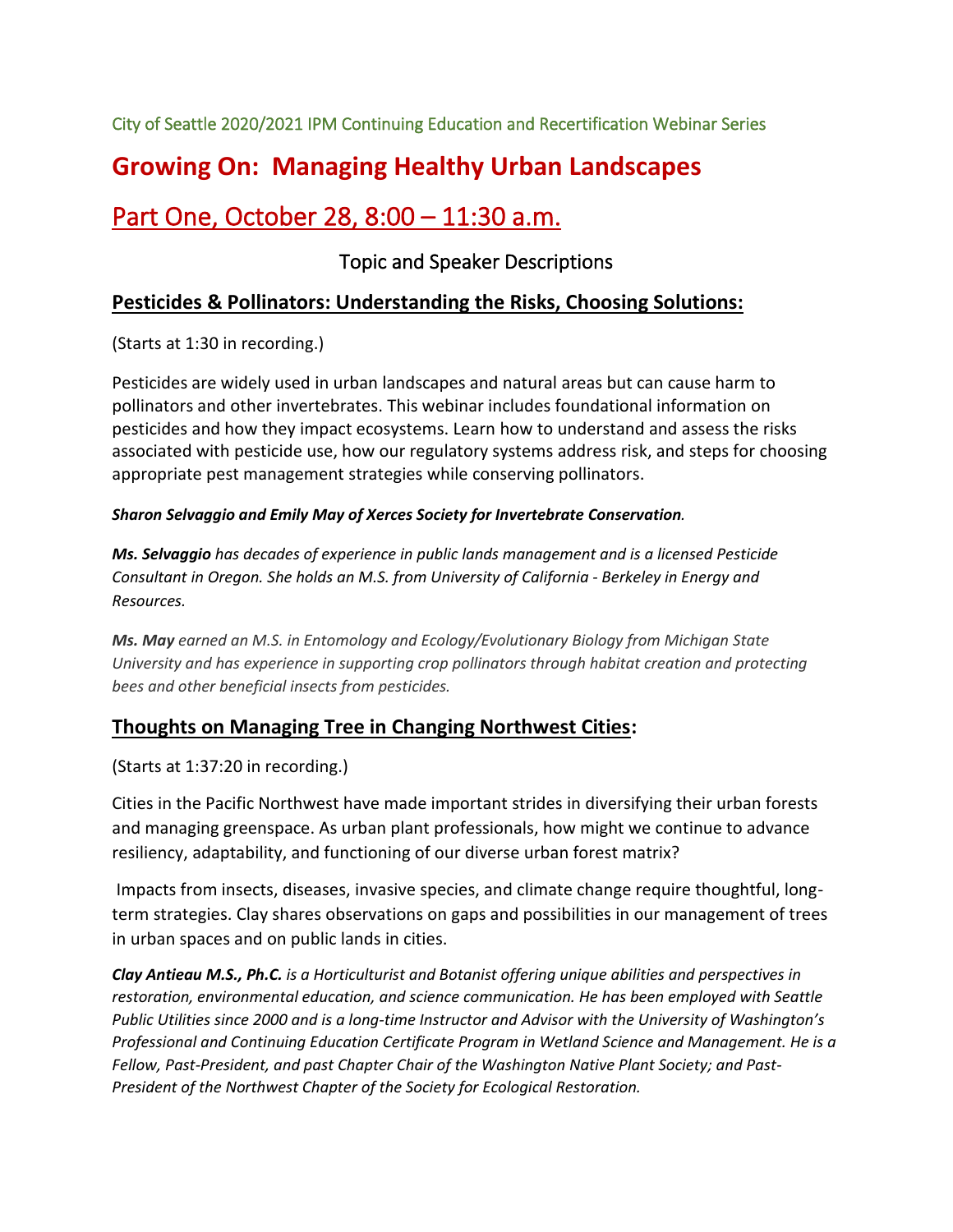## **Why Be Lawn When You Can BEE LAWN?** (Starts at 2:26:40 in recording.)

Growing concerns about the threat to bees and other pollinators due to pesticide misuse, habitat loss, and other factors have some cities beginning to incentivize the removal and replacement of traditional lawn with pollinator-friendly eco-turf alternatives. The focus of this presentation will be on how, using IPM strategy, many species of perennial and annual plants can work well to replace a lawn, suppress unwanted weeds, and promote pollinator pathways within a community. This can strengthen pollinator numbers and health as well as eliminate traditional lawn maintenance and reduce pesticide inputs.

## *Joel Ferreiro*

Joel has worked in landscape maintenance for over 13 years, starting with residential work and moving *on to the public sector with SDOT Urban Forestry, University of Washington's Bothell campus and currently with Seattle City Light's Vegetation Management Division. He became a Master Gardener and Certified Professional Horticulturalist in 2019.*

## Contacts and Resources

## **Pesticides and Pollinators: Understanding the Risk, Choosing Solutions**

Sharon Selvaggio [\(sharon.selvaggio@xerces.org\)](mailto:sharon.selvaggio@xerces.org)

Emily May [\(emily.may@xerces.org\)](mailto:emily.may@xerces.org)

Aimee Code [\(aimee.code@xerces.org\)](mailto:aimee.code@xerces.org)

#### **Resources:**

#### [Xerces Publication Library](https://xerces.org/publications/fact-sheets/guidance-to-protect-habitat-from-pesticide-contamination)

#### Identification and Management:

- [Pacific Northwest Pest Management Handbooks](https://pnwhandbooks.org/)
- GardenHotline.org
- [King County noxious weeds](https://www.kingcounty.gov/services/environment/animals-and-plants/noxious-weeds/weed-identification.aspx)
- [WSU insect diagnostic lab,](https://puyallup.wsu.edu/plantclinic/insect-identification/) [plant diagnostic lab,](https://puyallup.wsu.edu/plantclinic/plant-identification/) [plant pathology lab,](https://puyallup.wsu.edu/plantclinic/plant-problems/) [turfgrass diagnostic lab](https://puyallup.wsu.edu/plantclinic/turfgrass/)
- BugGuide.net
- [Master Gardeners of King County](https://extension.wsu.edu/king/gardening/)
- [King County Native Plant Guide](https://green2.kingcounty.gov/gonative/Plant.aspx?Act=find)

#### Pesticide Toxicity and Risks:

- [Bee Precaution Pesticide Ratings tool](https://www2.ipm.ucanr.edu/beeprecaution/) (UC IPM)
- [How to Reduce Bee Poisoning from Pesticides](https://catalog.extension.oregonstate.edu/pnw591) publication and app (PNW Extension)
- [A Pesticide Decision Making Guide to Protect Pollinators in Landscape, Ornamental, and Turf](https://pollinator.cals.cornell.edu/sites/pollinator.cals.cornell.edu/files/shared/documents/Pesticide%20Decision%20Making%20Guide%20for%20Landscape%2C%20Ornamental%20and%20Turf%20Management_022619.pdf)  [Management](https://pollinator.cals.cornell.edu/sites/pollinator.cals.cornell.edu/files/shared/documents/Pesticide%20Decision%20Making%20Guide%20for%20Landscape%2C%20Ornamental%20and%20Turf%20Management_022619.pdf) (Cornell University)